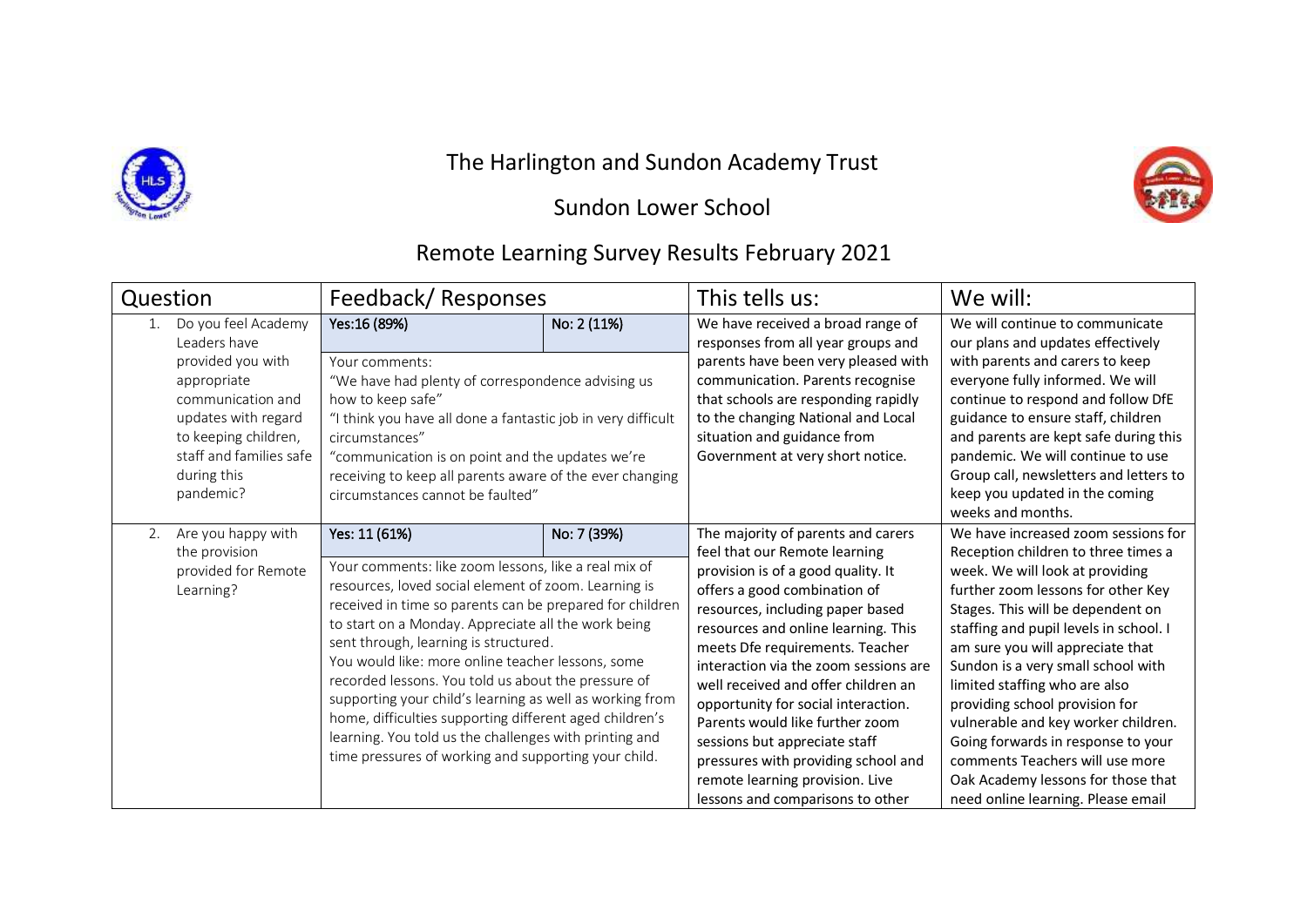|    |                                                                                                                                                                     | Yes: 17 (95%)<br>No: 1 (5%)<br>Your comments:<br>A lot of printing.<br>Like Oak Academy work.<br>Some initial problems accessing work<br>Difficulties with siblings accessing computer/ internet at<br>same time. Zip file problem/ phone |                    | schools were made. Oak Academy<br>and BBC often online learning which<br>has been used by some parents who<br>have found beneficial. Flexibility and<br>engagement are key.<br>Everyone could access the resources<br>and materials. Not all resources need<br>printing however we appreciate that<br>parents are printing many out and<br>looking at work on a screen is<br>difficult.                                                                                                                                                                                                                                                                                                                                                                                                                                                                                                                                                                                                           | teachers through class emails to<br>discuss this with them if you feel<br>your child is struggling. Schools have<br>NO requirement to provide live<br>streamed lessons.<br>We have provided exercise books for<br>children to complete their work.<br>We have tried to plan work so work<br>doesn't need to print.<br>Please let us know if you have<br>problems accessing/ printing work. |
|----|---------------------------------------------------------------------------------------------------------------------------------------------------------------------|-------------------------------------------------------------------------------------------------------------------------------------------------------------------------------------------------------------------------------------------|--------------------|---------------------------------------------------------------------------------------------------------------------------------------------------------------------------------------------------------------------------------------------------------------------------------------------------------------------------------------------------------------------------------------------------------------------------------------------------------------------------------------------------------------------------------------------------------------------------------------------------------------------------------------------------------------------------------------------------------------------------------------------------------------------------------------------------------------------------------------------------------------------------------------------------------------------------------------------------------------------------------------------------|--------------------------------------------------------------------------------------------------------------------------------------------------------------------------------------------------------------------------------------------------------------------------------------------------------------------------------------------------------------------------------------------|
| 3. | Can you access the<br>learning resources<br>and materials?                                                                                                          |                                                                                                                                                                                                                                           |                    |                                                                                                                                                                                                                                                                                                                                                                                                                                                                                                                                                                                                                                                                                                                                                                                                                                                                                                                                                                                                   |                                                                                                                                                                                                                                                                                                                                                                                            |
| 4. | Approximately, how<br>many hours a day<br>does your child                                                                                                           | None<br>Between 1-2 hrs/day                                                                                                                                                                                                               | $\Omega$<br>2(11%) | We are very pleased with children's<br>engagement and time spent on their<br>learning. These figures show that<br>children are following Dfe guidelines<br>and school expectations for<br>participation in learning whilst at                                                                                                                                                                                                                                                                                                                                                                                                                                                                                                                                                                                                                                                                                                                                                                     | We will continue to carefully plan<br>children's learning as these figures<br>match teacher expectations. We are<br>also conscious of the pressure for<br>parents supporting their child's<br>education as well as working from                                                                                                                                                            |
|    | undertake school<br>work and other<br>learning activities                                                                                                           | Between 2-3 hrs/day                                                                                                                                                                                                                       | 11 (61%)           |                                                                                                                                                                                                                                                                                                                                                                                                                                                                                                                                                                                                                                                                                                                                                                                                                                                                                                                                                                                                   |                                                                                                                                                                                                                                                                                                                                                                                            |
| 5. | Finally if you would<br>like to drawn our<br>attention to a<br>particular member of<br>staff or key stage you<br>feel has done a good<br>job please let us<br>know: | Between 3-4 hrs/day<br>4(22%)<br>We are so pleased to receive such positive comments<br>about all our teaching and support staff which show<br>that they are doing an amazing job supporting children<br>and families within our school.  |                    | home.<br>home.<br>I would like to share a few comments as a snapshot of the wonderful<br>comments we have received:<br>"Everyone, I think you are all doing just so amazing. You all need a huge pat<br>on the back. The communication is on point if I've had problems all emails<br>have been answered. The fact we're receiving work out of hours just goes to<br>show how hard you are all working. Keep up the hard work it doesn't go<br>unnoticed."<br>"Mr Callender is ALWAYS approachable helpful reasonable and extremely<br>supportive. Both to myself and my children. We feel very lucky to have him at<br>SLS."<br>"I am happy with the learning material and feedback from teachers. Thank<br>you!"<br>Miss Sanby is very quick to reply to emails and interacts with each child<br>individually on the zoom meetings."<br>"Mr Callender has been amazing. Always responds to questions we have and<br>gives really encouraging feedback to any work sent in throughout the week." |                                                                                                                                                                                                                                                                                                                                                                                            |